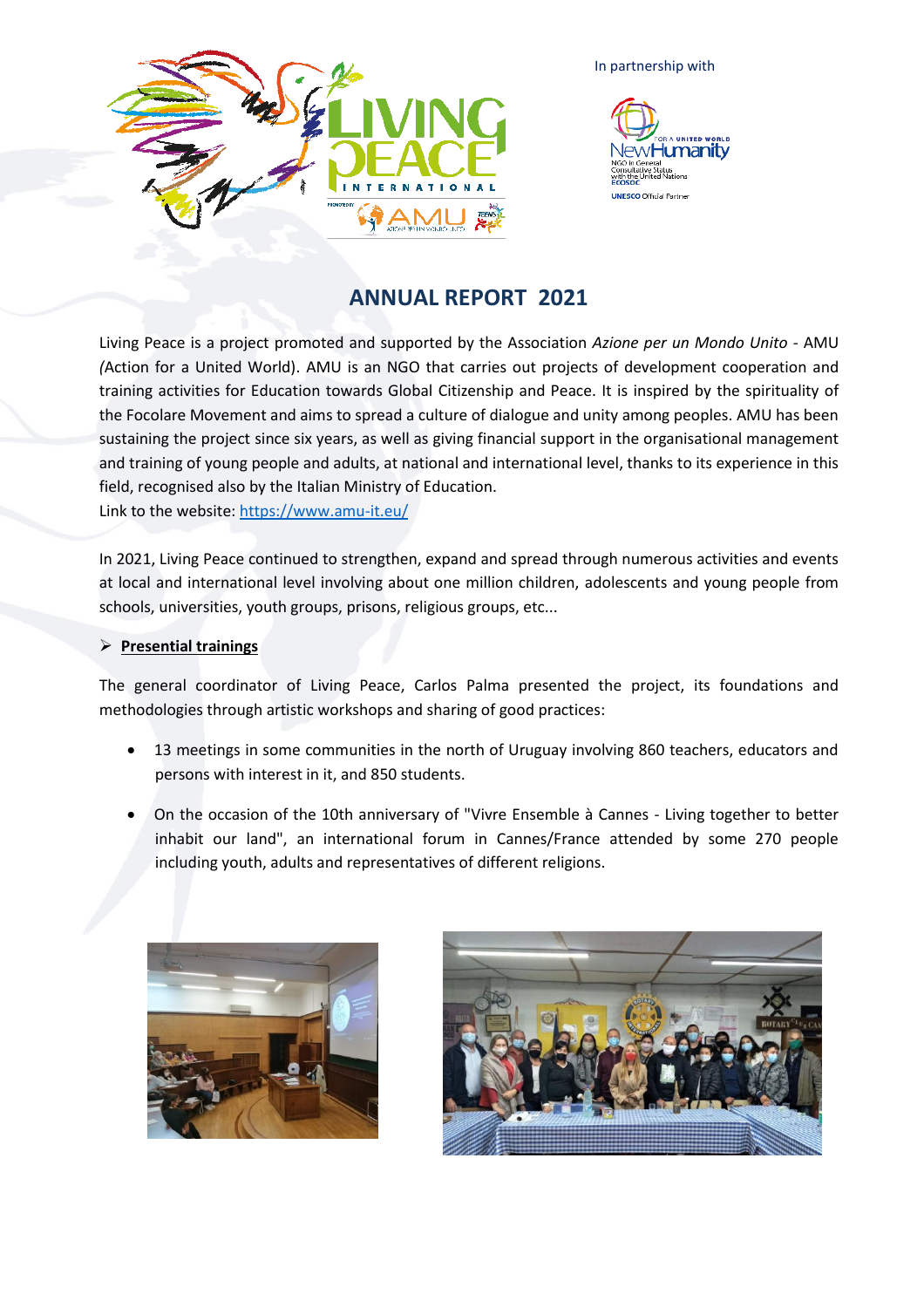# ➢ **Trainings, meetings and activities in telematic mode**

More than 200 meetings via web to raise awareness and offer trainings to peace education involved 250 teachers and educators and 1600 young people from 56 countries around the world, including:

- International training for Living Peace network coordinators and collaborators with about 55 coordinators/collaborators from around the world. The main scope was to give space to share their experiences, to present the programme of activities and the theme of the year "Dare to Care - integral ecology".
- Meeting with the Italian Living Peace network to strengthen it and present the new Italian coordinators. The meeting was attended by 15 people.
- Meeting with the Associations, Organisations and Foundations partners of LP, to share their peace actions in collaboration with Living Peace and the results collected together during these years, and to favour the mutual knowledge among them. The meeting was attended by 84 people representing 47 organisations from 40 countries.
- Training Young Leaders and Ambassadors for Peace "Link4Peace", the second international videoconference meeting of Young Leaders and Ambassadors for Peace, on the occasion of the first meeting in Madrid in 2019. The aim of the meeting was to meet, exchange good practices and renew the personal commitment to building a culture of peace. Around 100 young people from 27 countries participated.





Among the events we highlight:

# o **School Day of Peace and Non-Violence – 30th January**

About 100 groups, members of the worldwide Living Peace network, took part in this occasion, promoting national or international celebrations in schools, universities, educational centres, involving students of different religions and cultures:

• The Italian network of the Living Peace project for this occasion promoted a zoom event entitled "Let us make the difference, let us live Peace. School Day of Peace and Non-Violence". About 70 people among teachers, educators and students took part in the event.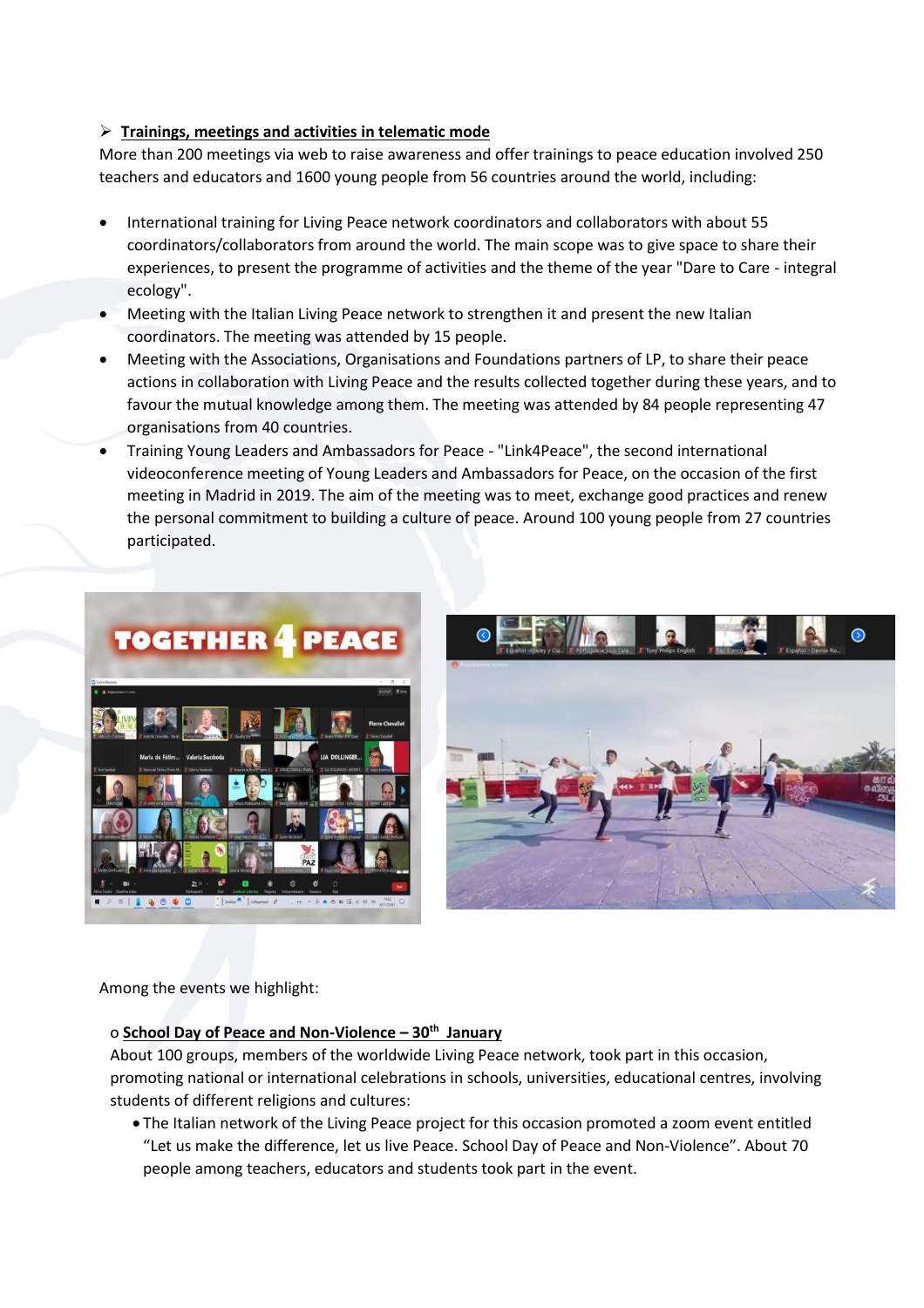# o **International Day of Peace – 21st September**

 About 80 groups from schools, universities, parishes, movements, associations and foundations of the Living Peace International network actively participated in this anniversary through events, meetings, activities promoting the culture of peace:

- In Jordan, at the Rosary School Marj Elhamam, the Time Out took place and different activities such as dances, songs and peace drawings.
- In Italy, in Rosolini (SR), a Living Peace school connected all the classes of the various plexuses of the Institute to carry out together some activities such as Time Out, listening to peace testimonies, singing and dancing.



# ➢ **Network of Local Coordinators**

There are currently 60 coordinators who are part of different coordination groups, in which several young people participate, in order to support:

- the spreading and strengthening of the project in their own contexts;
- the promotion of local initiatives

- the preparation of national and international, in-person and via zoom, training sessions addressed to educators and trainers.

### ➢ **The Dice of Peace**

Since last year, another language has been added and the dice is now used by people of 30 different languages. Used as a pedagogical tool, the Dice has been adapted to different realities and educational fields, and new versions have been created**:**

- $\blacksquare$  Therapeutic Dice of Peace (Philadelphia, USA)
- $\downarrow$  Dice of Peace in Psychology (Spain)
- $\downarrow$  Dice of Peace and of inclusion (Portugal)
- $\downarrow$  Dice of Peace for childhood (Spain)

The number of the Large Dices, inspired by the Dice of Trent, has grown further and at the end of the year 2021 they enrich 51 places, inviting everyone to live for peace.

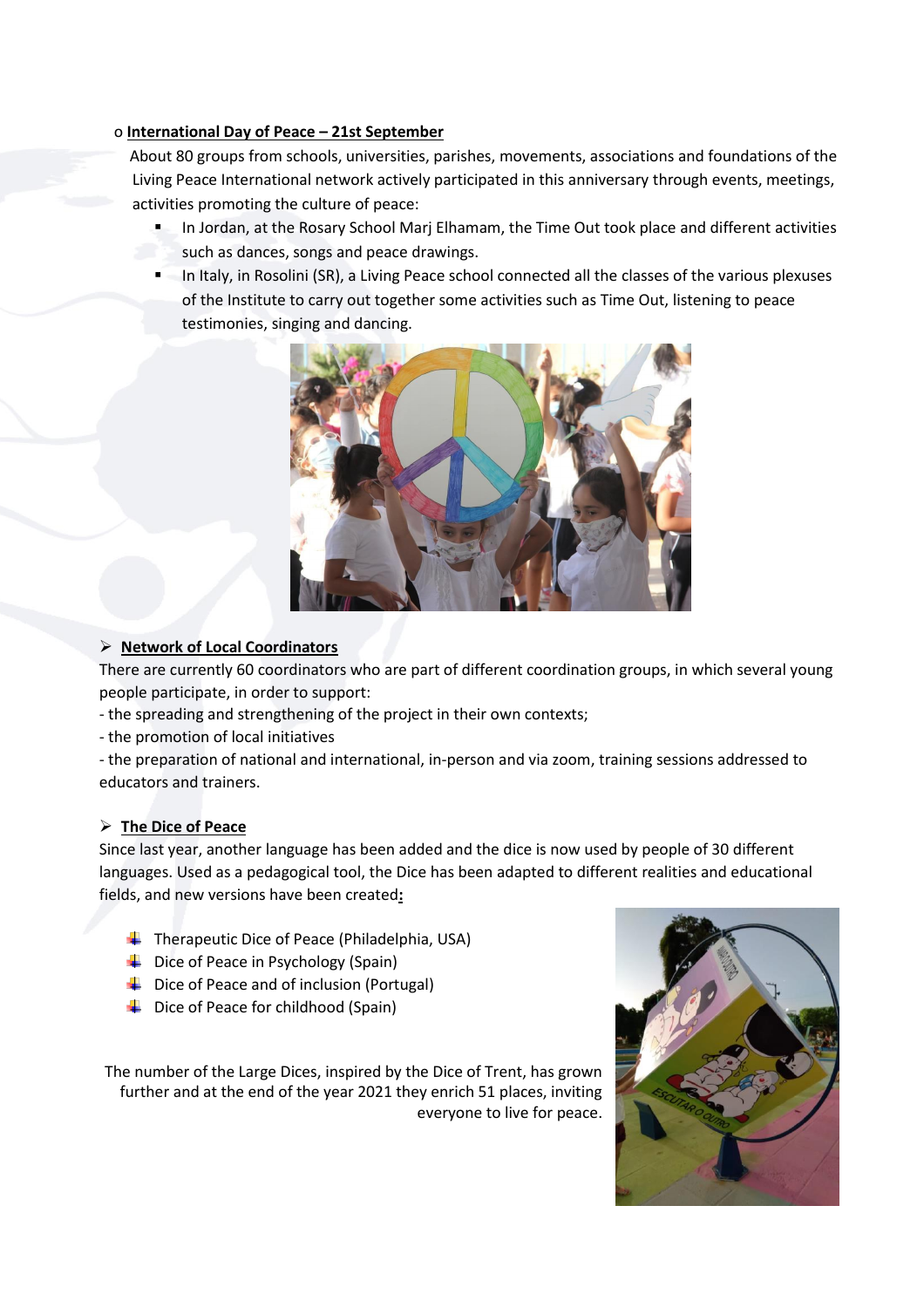# ➢ **World Relay for Peace - Run4Unity**

Depending on the time zone, many Living Peace groups in the international network carried out their own telematic Run4Unity entitled Dare to Care, with a total of about 80 relays. Together with Teens4Unity more than 400 cities around the world were connected.

In the DR of Congo, in the province of Lualaba, every day, for 3 days, 3 or 4 schools of the Living Peace network, together, "delivered" the relay to another group of schools in the region.

# ➢ **"#Daretocare" and "Young Leaders and Ambassadors for Peace".**

During the Pandemic period of 2021, the Living Peace network continued the path #Daretocare - our ecological conversion (2021-2022) launched by the Movement Youth for a United World: taking charge, caring, actively looking after the most fragile, the planet, attentive to the problems of society.

Ambassadors for peace and young people committed to peace were the protagonists who promoted these initiatives, adhering to the #Daretocare campaigns and offering their closeness to those in need. Some examples

- packaging of games accompanied by cards of greetings and encouragement for the children of three paediatric hospitals in Catania - Italy
- construction of heart-shaped origami of peace sent to the health staff of two hospitals in Portugal to assure support, comfort and courage
- reception and distribution of basic necessities in the centre for the homeless in Ibiporã Brazil
- construction and inauguration of a conservatory for children in vulnerable circumstances, giving them access to the study of a musical instrument, Uruguay
- collection of food for a centre offering free snacks to children in vulnerable situations (Argentina, Rosario); collection of school materials for children from immigrant communities (Argentina, Cordoba)
- sending letters of support (from Argentina, Spain, Peru, Bolivia, Italy, Mexico, Congo, Jordan, Philippines, Myanmar, Portugal, Uruguay and Brazil) to communities in need following the eruption of the La Palma vulcain and the typhoon in the Philippines
- implementation of an international virtual march for peace, conceived by DanceLab, a dance school in Italy, with the theme "respect"
- promotion of solidarity activities of encouragement and support sent to 4 local old people's homes, Croatia
- organization of the "plogging" that allows you to walk or run, collecting waste on the ground. At a school in Portugal, 20 bags of waste were collected inside the institute, in the city and on the beach.



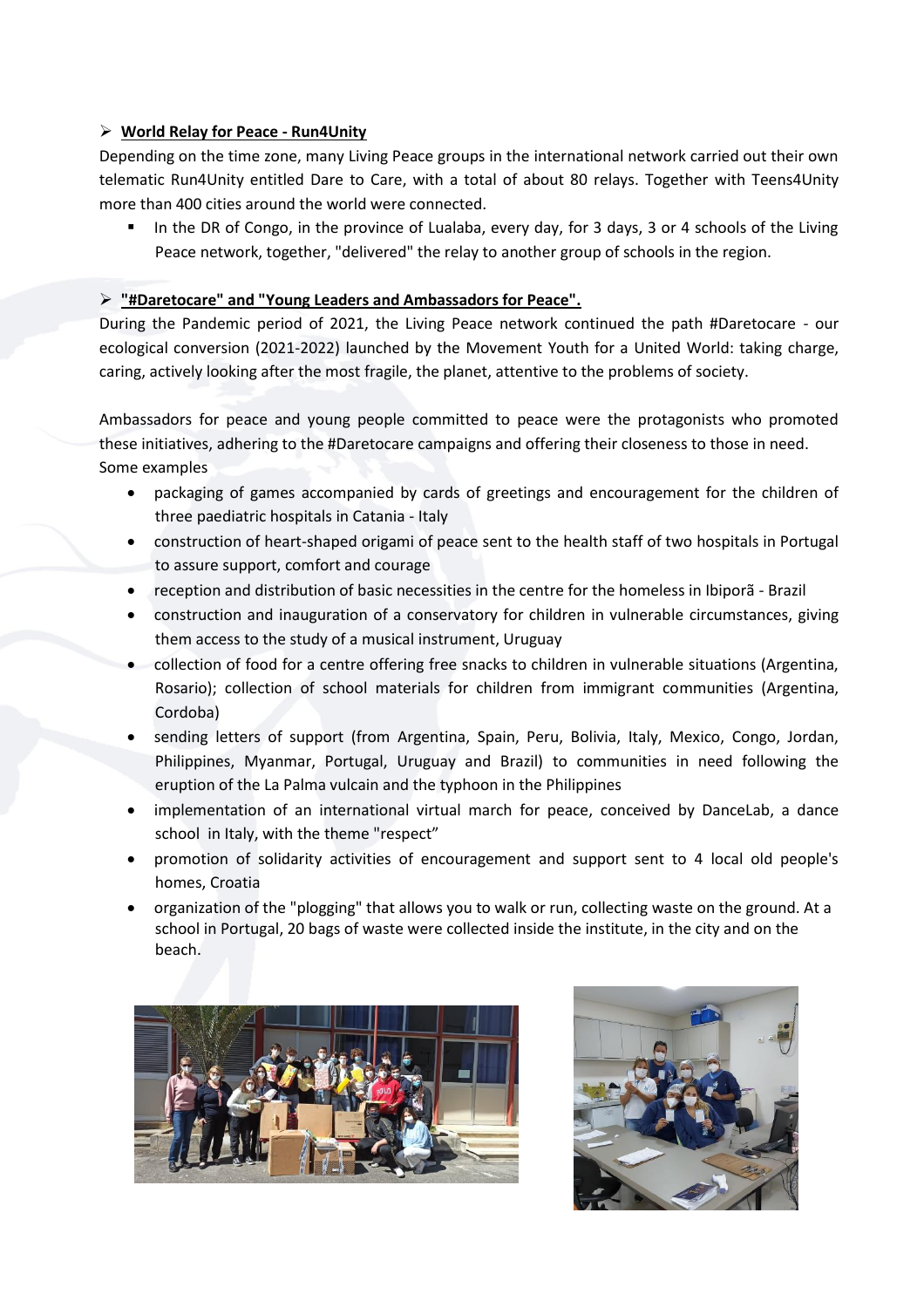Since 2017, more than 600 adolescents and young people have been appointed Ambassadors of Peace, working nationally and internationally in various fields: social, scholastic, university, religious, sports and artistic.



Aiming at their formation, a training course for young Spanish and Portuguese-speaking Peace Ambassadors was born in Argentina, on the initiative of the National Coordinator of Living Peace, with 65 participants from 11 countries. The 10 points of the Young Peace Ambassador addressed during the Training Congress in Madrid in 2019 were deepened. The course has been translated into Italian and English in order to use and activate it in other countries.

#### ➢ **United World Week**

The highlight of the **#daretocare - dare to take care** was the United World Week. For this occasion, Living Peace and the Young Ambassadors of Peace of the network have prepared 5 webinars in 6 languages (Spanish, French, Italian, Portuguese, Arabic and English). The central theme of each meeting was to live peace by taking care of the persons.



#### ➢ **Art as an important vehicle of Peace**

Several Living Peace proposals have an artistic value, as art is a universal language that enhances beauty as an expression of Peace:

- "PeaceGotTalent" festival of talents to enhance Peace. In 2021 the online event took on an international and inclusive dimension. The protagonists were young artists of different ages, adolescents with disabilities, young people from different cultures and religions, from the 5 continents who through music promoted the values of peace.
- "Canto pela Paz III Edition", an initiative created together with the Canto pela Paz Association. The online concert, this year entitled "Peace is not a Utopia", aimed to bring together young people from different religions, churches and cultures to build up peace through music. Twentytwo groups from 16 countries participated.
- The international peace mandala exhibition in Argentina, which involved around 500 children, adolescents and young people from 48 countries around the world.
- The international drawing competition entitled "Sport and Peace" with an exhibition of the finalists' works, in Tokyo, Japan, involving about 5,300 children and adolescents from 83 countries around the world.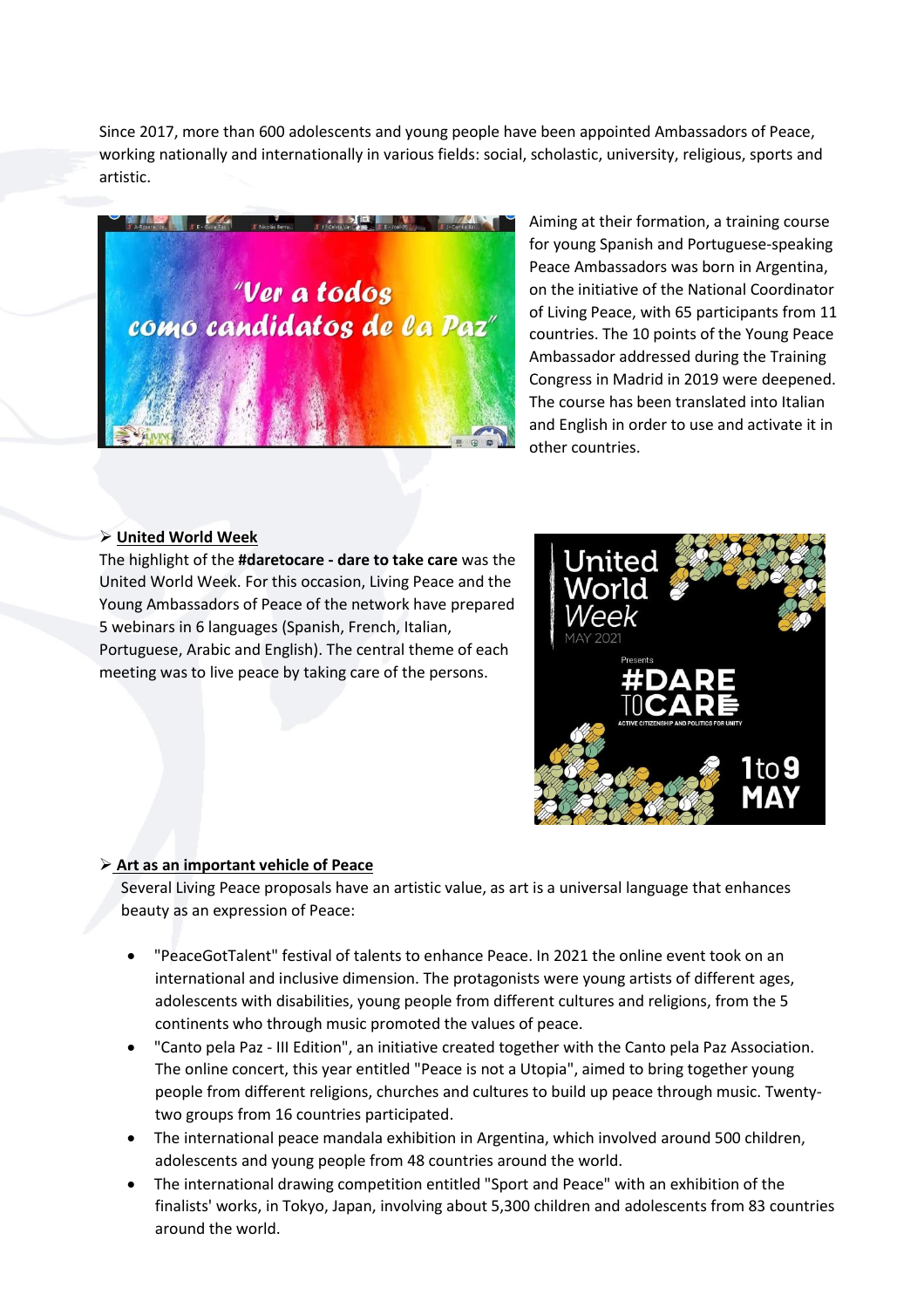



# ➢ **Fundraising for the sustainability of the project.**



#SostienilaPace (Support Peace) is the name given to the fundraiser launched to the entire Living Peace network to contribute to the sustainability of the Project, since the coordination of such a large project requires a periodic and competent management, as well as professional skills. This allows the project to strengthen, grow, expand and reach other areas of the world, so that also in those places actions for the construction of a culture of peace and of fraternal relations and solidarity may be promoted.

### ➢ **Comunication**

- o This year, in addition to the six languages in which the Annual Project Guide is presented, an Arabic translation has been produced by a member of the network, to the joy of participants from the Middle East!
- o The network is constantly being enriched with new members, through registrations on the project platform, and so the peace activities to be carried out with the children and the international events, proposed by the international coordination, are reaching larger and larger groups.
- o The website [www.livingpeaceinternational.org](http://www.livingpeaceinternational.org/) , translated into 5 languages, is an important tool for getting to know the project.
- o The Facebook page allows news and good practices to be shared on the network, giving visibility and importance to each small activity or experience carried out.